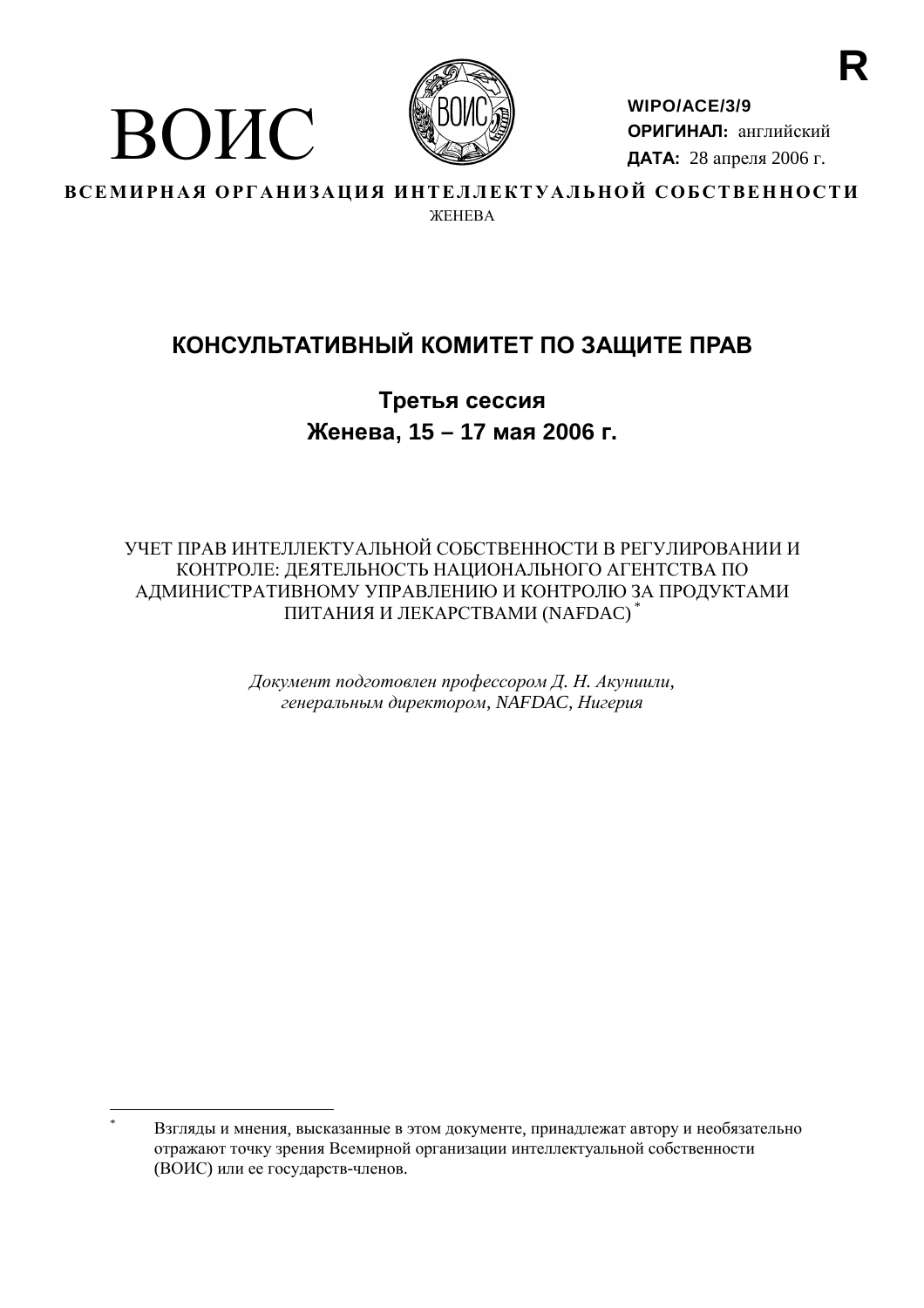### УЧЕТ ПРАВ ИНТЕЛЛЕКТУАЛЬНОЙ СОБСТВЕННОСТИ В РЕГУЛИРОВАНИИ И КОНТРОЛЕ: ЛЕЯТЕЛЬНОСТЬ НАШИОНАЛЬНОГО АГЕНТСТВА ПО АДМИНИСТРАТИВНОМУ УПРАВЛЕНИЮ И КОНТРОЛЮ ЗА ПРОДУКТАМИ ПИТАНИЯ И ЛЕКАРСТВАМИ В (NAFDAC)

### **ВВЕЛЕНИЕ**

В теме "Учет прав интеллектуальной собственности в регуляторной и контрольной деятельности NAFDAC" будет освещена деятельность Национального агентства по административному управлению и контролю за продуктами питания и лекарствами (NAFDAC) в актуализации его мандата, который направлен на регулирование и контроль за продуктами питания, лекарствами и другой регламентируемой продукции в рамках прав интеллектуальной собственности. Эта деятельность осуществляется в тандеме с федеральной государственной политикой по обеспечению оптимального общественного здравоохранения наряду с содействием привлечению отдельных частных инвестиций. NAFDAC не забывает о положениях соглашений о торговых аспектах прав интеллектуальной собственности (ТРИПС), которые не включены в соответствующие документы в рамках правовой системы в Нигерии. Будь это так, Агентство приняло бы меры, направленные на обеспечение охраны общественного здоровья в соответствии с мандатом, предоставленным соответствующими законами и направлениями национальной политики.

Различные формы ИС, а именно: товарные знаки и патенты, уместны для регуляторной и контрольной функции Агентство. Уделяя основное внимание вопросам обеспечения защиты прав ИС, Агентство обеспокоено тем, каким образом иски и встречные иски по этим вопросам влияют на первоочередные обязательства Агентства. В условиях, когда его регуляторные функции основаны на продукции, основное внимание уделяется проблемам с товарными знаками, с должным учетом подлинности продукции. В этой связи бремя доказывания ложится на истцов. С регуляторной точки зрения «дистинктивность» представляет собой сущность юридически действительного товарного знака.

Патенты, которые главным образом относятся к лекарственным препаратам, до сих пор признавались в той мере, в какой они соответствуют национальной политике в области лекарственных препаратов. Основные цели национальной политики в области лекарственных препаратов заключаются в изготовлении эффективных, безопасных и дешевых лекарств, доступных и дающих возможность удовлетворить потребность всего населения в получении высококачественных и рационально используемых лекарственных средств.

Маркировка товарным знаком, вводящим в заблуждение, или контрафакция регламентируемой продукции представляется нам прямым следствием нарушения прав ИС. Преобладание нарушений в отношении этих прав и необходимость надлежащего управления режимом интеллектуальной собственности дают нам самые веские основания для правоприменительной деятельности в рамках правовой регуляторной системы.

#### ПРАВОВАЯ РЕГУЛЯТОРНАЯ СИСТЕМА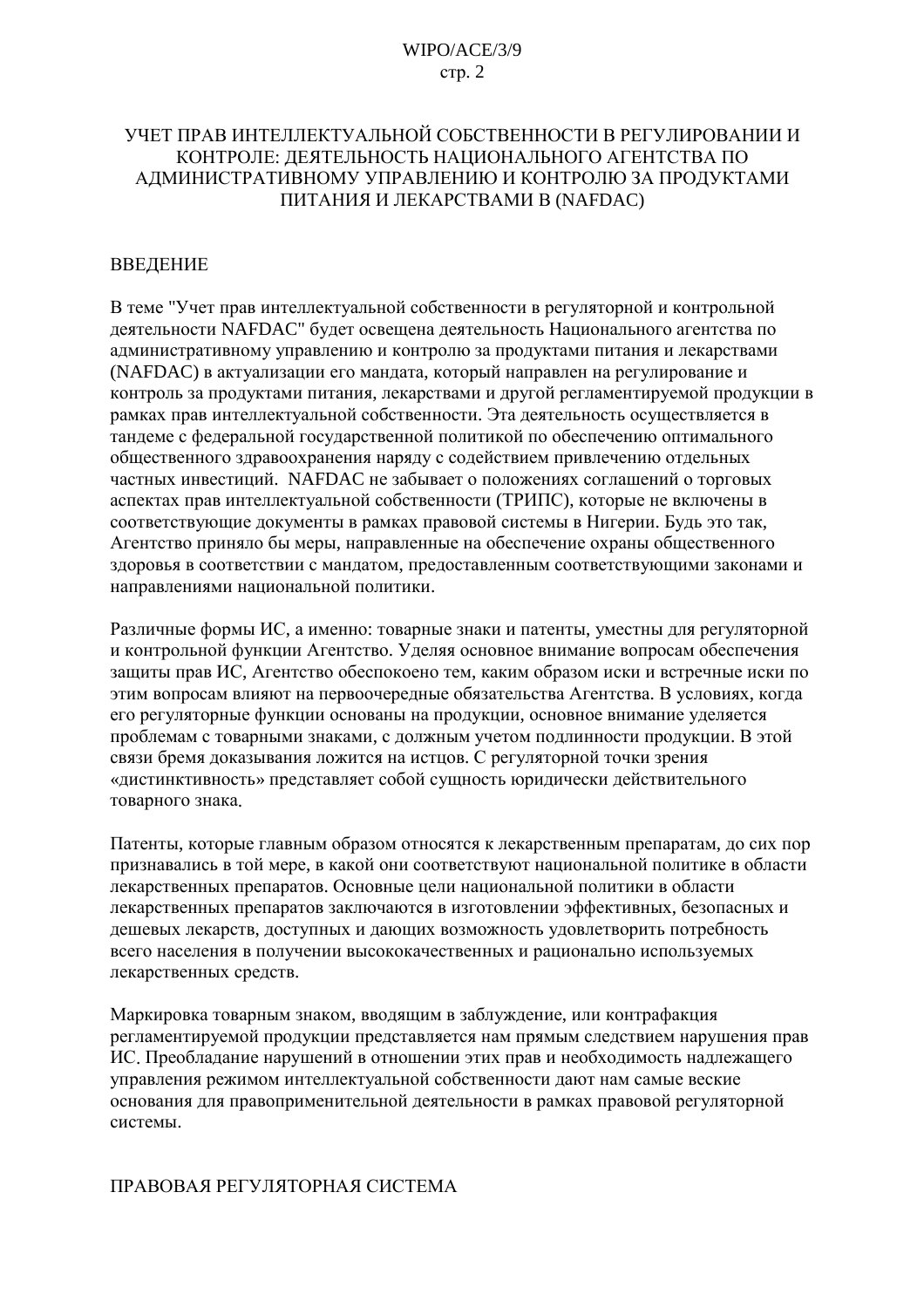Национальное агентство по административному управлению и контролю за продуктами питания и лекарствами (NAFDAC) является организацией, обладающей правами юридического лица, которое учреждено согласно Закону NAFDAC 1993 г. и в настоящее время фигурирует в законах Федерации Нигерии 2004 г. как Cap NI.

В рамках закона, облекающего правом, NAFDAC имеет полномочия, среди прочего, в отношении: регулирования и контролирования ввоза, вывоза, изготовления, рекламы, распространения, продажи и использования продуктов питания, лекарственных препаратов, косметических средств, медицинских приспособлений и устройств, упакованных водных и химических растворов, общеизвестных как регламентируемая продукция.

Агентство обладает мандатом осуществлять регистрацию регламентируемой продукции. К этому относится признание прав ИС в процессе оценки данных и продуктов, предлагаемых для получения разрешения на осуществление маркетинговой леятельности.

В соответствии с положениями различных инструкций и руководств, относящихся к регистрации, предоставление доказательств о праве собственности на товарный знак является условием, предшествующим регистрации маркированной регламентируемой продукции. Хотя в случае, если какое-либо право на товарный знак вступает в противоречие с любыми инструкциями или требованиями Агентства, последнее превалирует. Это обусловлено необходимостью обеспечивать, что основной мандат Агентства заключается по существу в защите потребителей за счет гарантированного использования только безопасной, цельной, качественной и должным образом маркированной продукции.

Признавая контрафакцию и выпуск в оборот недоброкачественной продукции основной проблемой для здоровья потребителей, а также нарушением прав интеллектуальной собственности. Агентство, будучи частью Лиректора по вопросам обеспечения защиты прав, располагает полицейской бригадой, которая отвечает за неукоснительное соблюдение положений предписанных инструкций и руководств. Члены этой бригады правомочны производить арест любого лица, подозреваемого в совершении правонарушения в соответствии с национальным законодательством о контрафакции, и сборе документации для возбуждения преследования членами юридического корпуса Агентства.

### МЕРЫ, ПРЕДПРИНИМАЕМЫЕ NAFDAC В БОРЬБЕ ПРОТИВ ПРОЯВЛЕНИЙ КОНТРАФАКЦИИ РЕГЛАМЕНТИРУЕМОЙ ПРОДУКЦИЕЙ И В ОХРАНЕ ПРАВ ИНТЕЛЛЕКТУАЛЬНОЙ СОБСТВЕННОСТИ.

### КАМПАНИИ ПО УЛУЧШЕНИЮ ИНФОРМИРОВАННОСТИ ШИРОКОЙ ПУБЛИКИ

В рамках закона, облекающего правом (раздел 14), NAFDAC имеет полномочия использовать имеющиеся средства в целях рекламирования своей деятельности. В числе соответствующих мер - кампания по улучшению информированности граждан, которая остается одной из наиболее эффективных стратегий в борьбе с контрафакцией и обеспечивает эффективную защиту прав интеллектуальной собственности.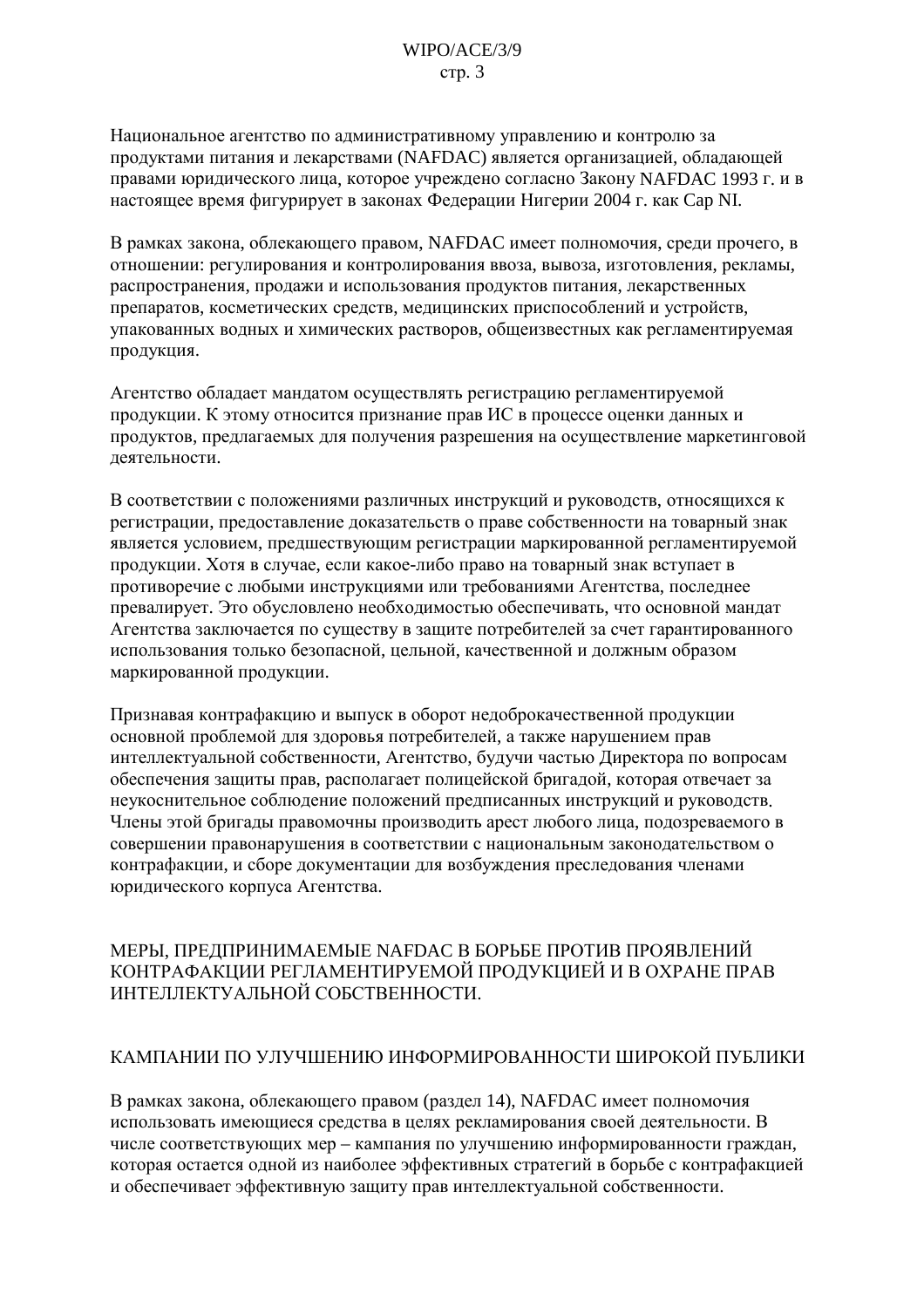### $WIPO/ACE/3/9$  $crp. 4$

Эта, одна из наиболее эффективных стратегий Агентства, включает меры по проведению диалога, обучению и убеждению.

Она поддерживается за счет использования:

- Печатных и электронных СМИ, таких как рекламные ролики, срочные извещения, доски для афиш и объявлений, публикация различий между выявленными ложными и подлинными товарами в национальных ежедневных сводках и т.д.
- Выпуск многих других изданий, рекламных проспектов, брошюр и плакатов, как на английском языке, так и на национальном языках;
- Семинары-практикумы, симпозиумы и встречи, организованные с участием заинтересованных сторон.
- Кампания по повышению знаний сельских жителей.

Эта кампания также распространяется на ВУЗы Нигерии в рамках проведения ежегодных конкурсов и церемоний награждения призами; эти мероприятия направлены на информирование участников относительно всех негативных послелствий контрафактной регламентируемой продукции для общества. Агентство создало Клубы потребителей NAFDAC в большинстве школ Нигерии. Эта деятельность способствует обучению молодежи вопросам негативного влияния контрафактной регламентируемой продукции, вырабатывают в них правильное отношение к подлинным товарам и содействуют их участию в деятельности NAFDAC в борьбе с контрафакцией.

Кампании по распространению знаний ориентированы на достижение конкретных результатов и являются дополнительными средствами к мерам судебного преследования, которыми Агентство пользуется на протяжении многих лет, хотя с незначительным успехом.

Помимо этого кампании NAFDAC по улучшению информированности граждан в значительной мере способствовали тому, что широкая публика выявляет и отвергает контрафактную регламентируемую продукцию, что способствует большей осведомленности публики о правах ИС.

### АДВОКАТСКАЯ ДЕЯТЕЛЬНОСТЬ И СОТРУДНИЧЕСТВО С ЗАИНТЕРЕСОВАННЫМИ СТОРОНАМИ

В соответствии с одной из функциями, содержащимися в разделе 5 (г) закона, облекающего Агентство правом устанавливать связи с соответствующими учреждениями внутри и за пределами Нигерии в целях осуществления своего мандата, Агентство сотрудничает с управлениями полиции, таможни, портовыми властями, Национальным агентством по вопросам обеспечения положений закона. регулирующего вопросы наркотиков, Организацией по стандартам Нигерии и т.д. Это сотрудничество направлено на решение взаимосвязанных вопросов и функций в сфере противодействия контрафакции. Прочное сотрудничество приводит к эффективным результатам в области обеспечения защиты прав. Например, оно привело к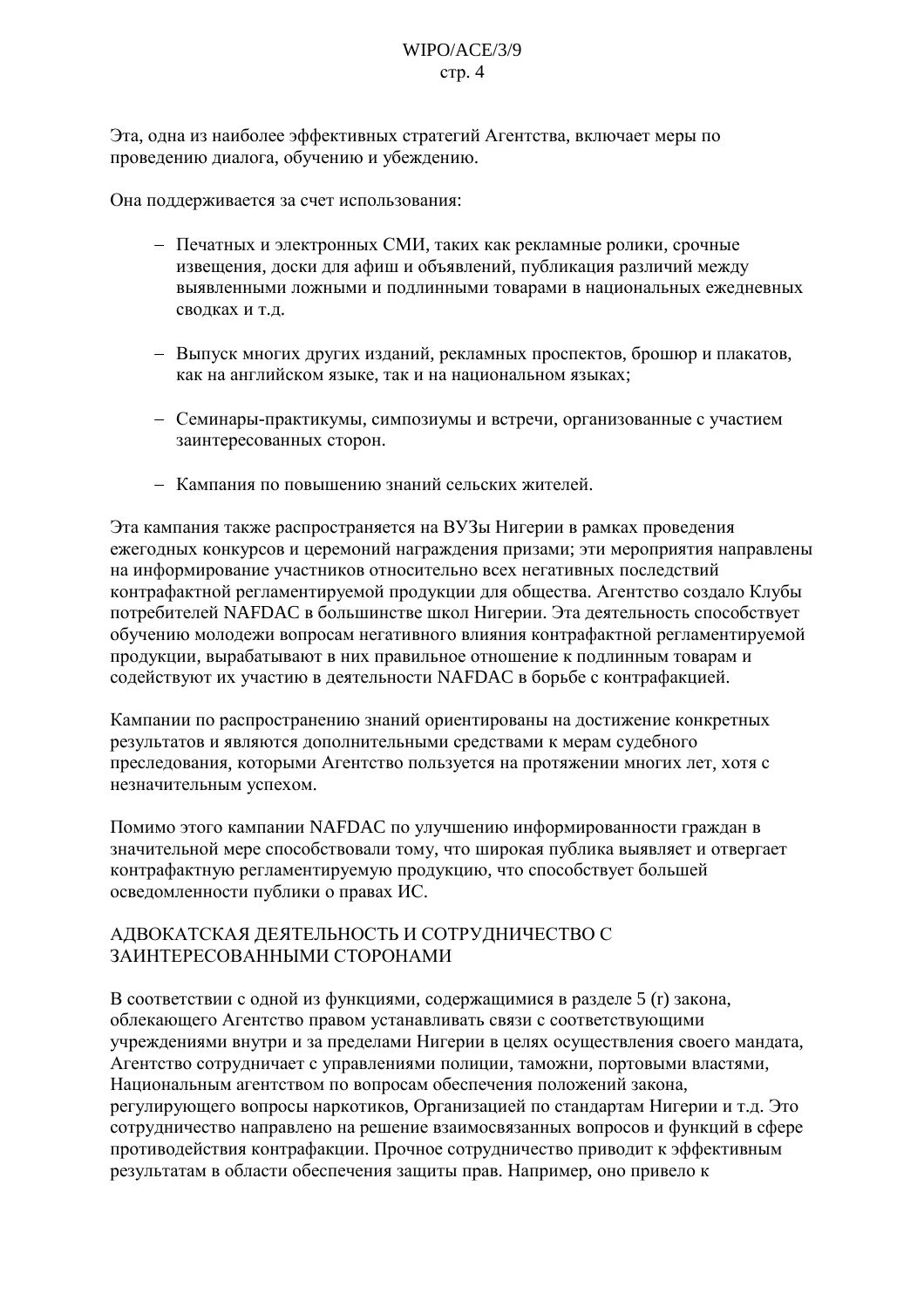определению эксклюзивных портов ввоза регламентируемой продукции и обязало портовые власти, совет грузоотправителей и авиакомпании предоставлять Агентству декларации судового груза для проведения всесторонней проверки содержимого груза.

Кроме того, существуют различные административные органы, учрежденные правительством, в рамках которых заинтересованные стороны встречаются для определения политического курса и обсуждения стратегии борьбы с проявлениями актов контрафакции.

Помимо этого одним из результатов адвокатской деятельности и совместных усилий различных учреждений является соглашение, заключенное между Агентством и Центральным банком Нигерии, в соответствии с которым NAFDAC обязано предоставить разрешение на производство расчетов перед выдачей иностранной валюты изготовителям и импортерам фармацевтической продукции, в целях обеспечения того, что она подлинная и сопровождается официальным разрешением NAFDAC.

Агентство имеет соответствующие договоренности с регуляторными учреждениями, такими как Администрация США по контролю за продуктами питания и лекарствами (USFDA), которые направлены на осуществление совместной деятельности в области информационного обмена, подготовки персонала и технической помощи.

# УЧАСТИЕ В РАБОТЕ И СОТРУДНИЧЕСТВО С ЗАКОНОДАТЕЛЬНЫМИ **ОРГАНАМИ**

Агентство организовало ряда встреч с членами и соответствующими комитетами двух законодательных палат Национальной ассамблеи Нигерии, а именно: Палаты представителей и Сената, в целях совершенствования положений законов Агентства о контрафактной продукции и его регуляторной структуры, среди прочего. В этой связи в настоящее время в законодательном органе обсуждается законопроект, направленный NAFDAC. Агентство установило различные связи и налеется на последовательное прохождение обсуждаемого законопроекта и его окончательное утверждение Президентом Федеративной Республики Нигерия.

# СОТРУДНИЧЕСТВО С КОЛЛЕГИЕЙ АДВОКАТОВ

NAFDAC продолжает сотрудничать с Нигерийской коллегией адвокатов, учитывая стратегическую роль, которую она играет в административном управлении юстицией. Представители Агентства несколько раз приглашались Коллегией для ознакомления ее членов с необходимостью проведения эффективной борьбы с контрафактной регламентируемой продукцией. Основным препятствием для эффективной борьбы Агентства с контрафакторами являются некоторые фривольные и плохо обоснованные заявления о применении судебных запретов, которые формулируются адвокатами в стремлении подстрекать их недобросовестных клиентов. Агентство допускает, что большое число представителей Коллегии адвокатов не ведают об опасности контрафактной продукции, и отсюда вытекает желание Агентства активизировать деятельность адвокатуры.

Кроме того, Агентство призывало и продолжает обращаться с призывом к членам Коллегии алвокатов использовать их огромное влияние на законолательную власть во имя обеспечения должного рассмотрения законов, в частности при назначении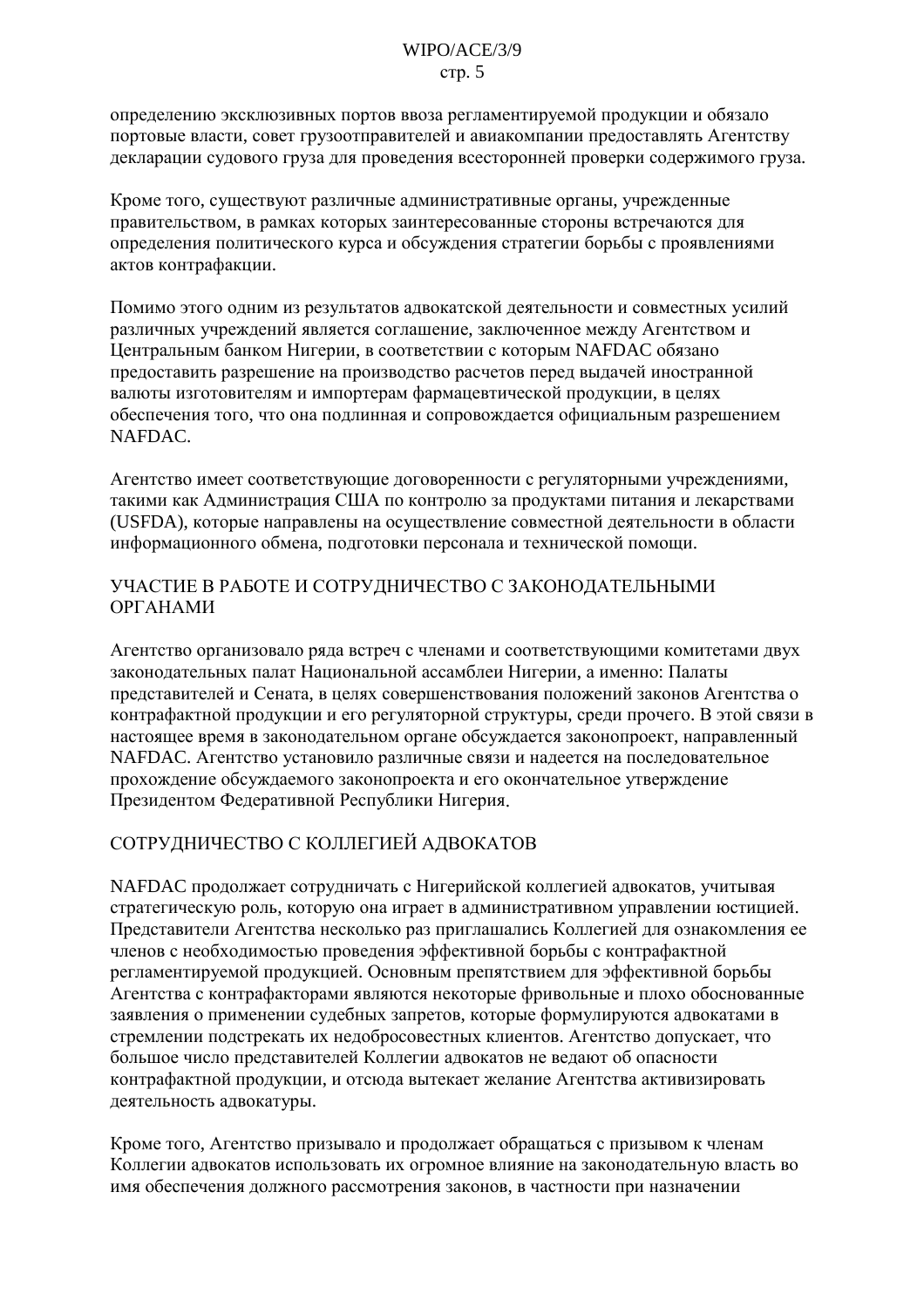#### $WIPO/ACE/3/9$  $crp. 6$

наказаний обвиняемым контрафакторам, которые получают самые минимальные наказания за совершение этого очень опасного вида преступлений.

# СОТРУДНИЧЕСТВО С ПРЕДСТАВИТЕЛЯМИ СУДЕЙСКОГО КОРПУСА

В результате проведения Агентством широкомасштабной кампании по распространению знаний внезапно проснулась национальное осознание того, что проблема контрафакции, которая взаимосвязана с правами ИС, представляет собой актуальную проблему в области здравоохранения.

Действительно, эти проблемы стали национальной задачей. Агентство также устанавливает тесные контакты с членами судейского корпуса в отношении проведения конференции для судей. Эти меры привели к принятию решения о проведении 18-19 октября 2006 г. конференции по вопросам контрафактных фармацевтических препаратов и иных видов регламентируемой продукции; организатором конференции является Национальный юридический институт в сотрудничестве с Агентством.

Необходимо отметить, что Национальный юридический институт является частью Нигерийской юридической системы и занимается подготовкой и обучением судей на регулярной основе. Нет сомнения в том, что эта подготовка, которая станет постоянным пунктом повестки дня в рамках регуляторной деятельности Агентства, обогатит знания судей в области прав ИС и борьбы с торговлей контрафактной продукцией. В этой связи следует отметить показательное решение, которое вынес почетный судья Аденийи Адемола, заседающий в Федеральном высшем суде в г Кано, Нигерия, в деле с участием Федеральной Республики Нигерия и г-на Нони Ивунзе, которое касалось контрафакции некоторыми лекарственными препаратами в 2005 г. В этом деле судья приговорил нарушителя к лишению свободы сроком на 5 лет и штрафу в размере 500,000.00 нигерийских найр.

# ПРОГРАММЫ ПО БОРЬБЕ С КОНТРАФАКЦИЕЙ

Понимая сложность охраны прав ИС и антиконтрафактной кампании; Агентство опубликовало программу будущей деятельности в этой связи. Программа охватывает период с 2005 по 2010 г.

Программная стратегия направлена на решение таких вопросов, как

- Непрерывное повышение уровня информированности и подготовки потребителей;
- Совершенствование форм партнерства между производителями/импортерами регламентируемой продукции и NAFDAC, особенно в областях осуществления политического курса, связи и внелрения современных средств безопасности;
- Обеспечение более эффективной правовой структуры для контроля и преследования контрафакторов;
- Сотрудничество с другими заинтересованными сторонами, как на национальном, так и на международном уровне:
- Эффективный контроль, надзор и обеспечение защиты прав.

### ПЕРЕОРИЕНТАЦИЯ И МОТИВАЦИЯ ПЕРСОНАЛА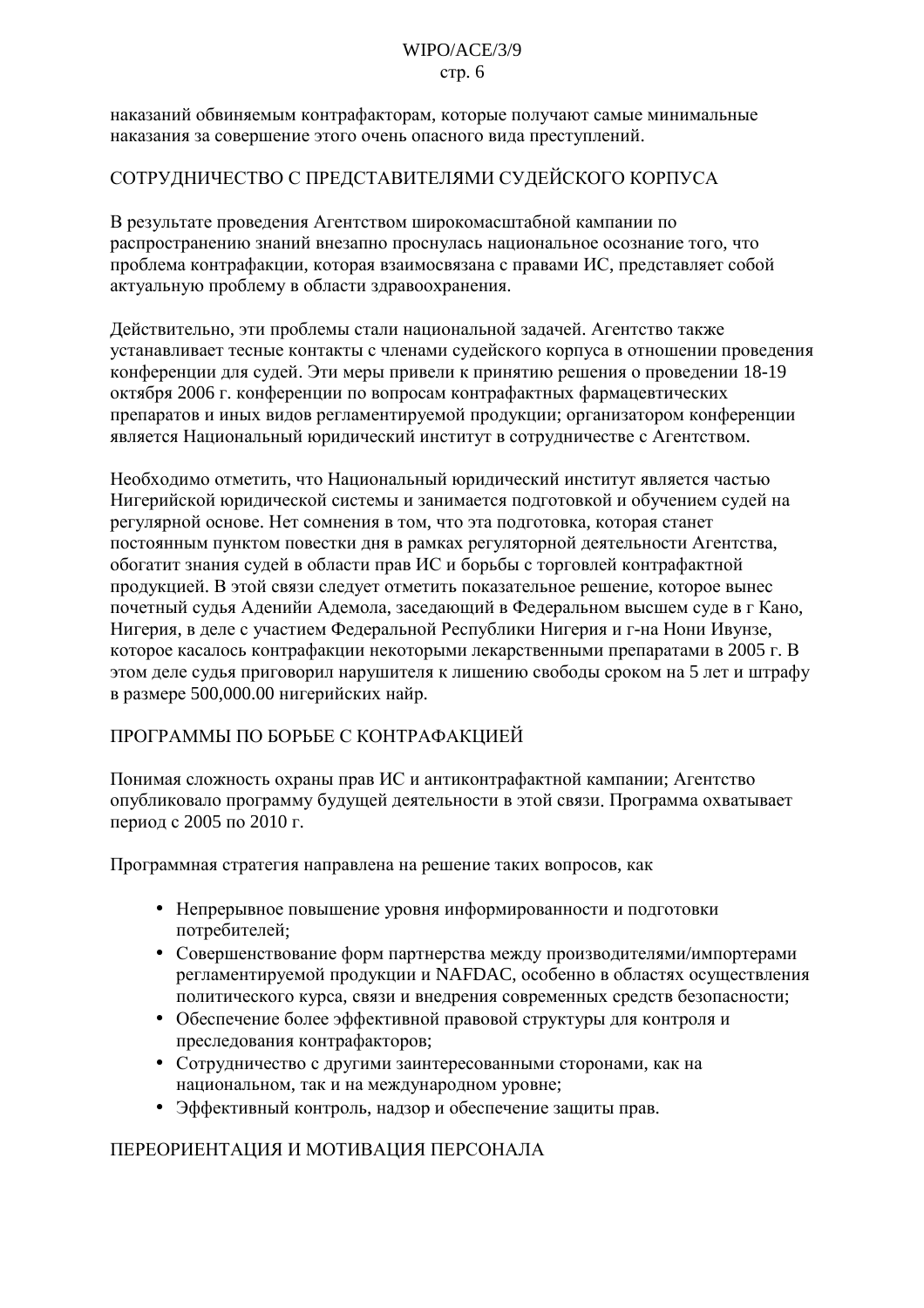### $WIPO/ACE/3/9$  $crp. 7$

По инициативе нынешней администрации NAFDAC была определена необходимость в переориентации персонала. Необходимо полное изменение мышления и требуется фактически организационная культурная революция.

Был предпринят целый ряд инициатив, которые способствуют обеспечению более эффективной работы персонала:

- Сокращение штата коррумпированных, случайных и неисправимых сотрудников;
- Подготовка новых сотрудников, специализированное обучение на рабочих местах и за рубежом, а также курсы по обучению навыкам работы с компьютерами;
- Наличие и доступность средств информационных технологий;
- Эффективное делегирование полномочий и создание необходимо потенциала в сфере людских ресурсов;
- Постоянный контроль за исполнением служебных обязанностей персонала, обеспечивающий повышение эффективности работы;
- Соответствующее вознаграждение за настойчивую работу, преданность и честность в целях стимулирования сотрудников;
- Примеры преданности делу, проявляемой руководством;
- Совершенствование и строгое исполнение инструкций, касающихся регистрационной деятельности.

NAFDAC пополнил процессы регистрации некоторыми административными инструкциями:

- Все лекарственные средства должны соответствовать лабораторным стандартам и инспекционным требованиям до их регистрации;
- Возобновление регистрации лекарственных средств каждые пять лет при ежегодном возобновлении регистрации препаратов на основе трав;
- NAFDAC настаивает на нанесении РЕГИСТРАЦИОННОГО НОМЕРА NAFDAC на этикетке всех продуктов, что дает возможность показать широкой публике примеры официально разрешенных лекарственных препаратов;
- Лекарственные средства могут ввозиться в страну только в течение 10 лет, после чего импортер должен начать производство внутри страны.

# ПРИОСТАНОВКА ВВОЗА КОНТРАФАКТНОЙ РЕГЛАМЕНТИРУЕМОЙ ПРОДУКЦИИ

Для достижения этой цели NAFDAC применяет ряд административных инструкций, в соответствии с которыми:

- сотрудники NAFDAC должны проверять фабрики, находящиеся в любом уголке мира, перед тем, как они регистрируют или возобновляют регистрацию лекарственных препаратов, косметических средств, пищевых продуктов и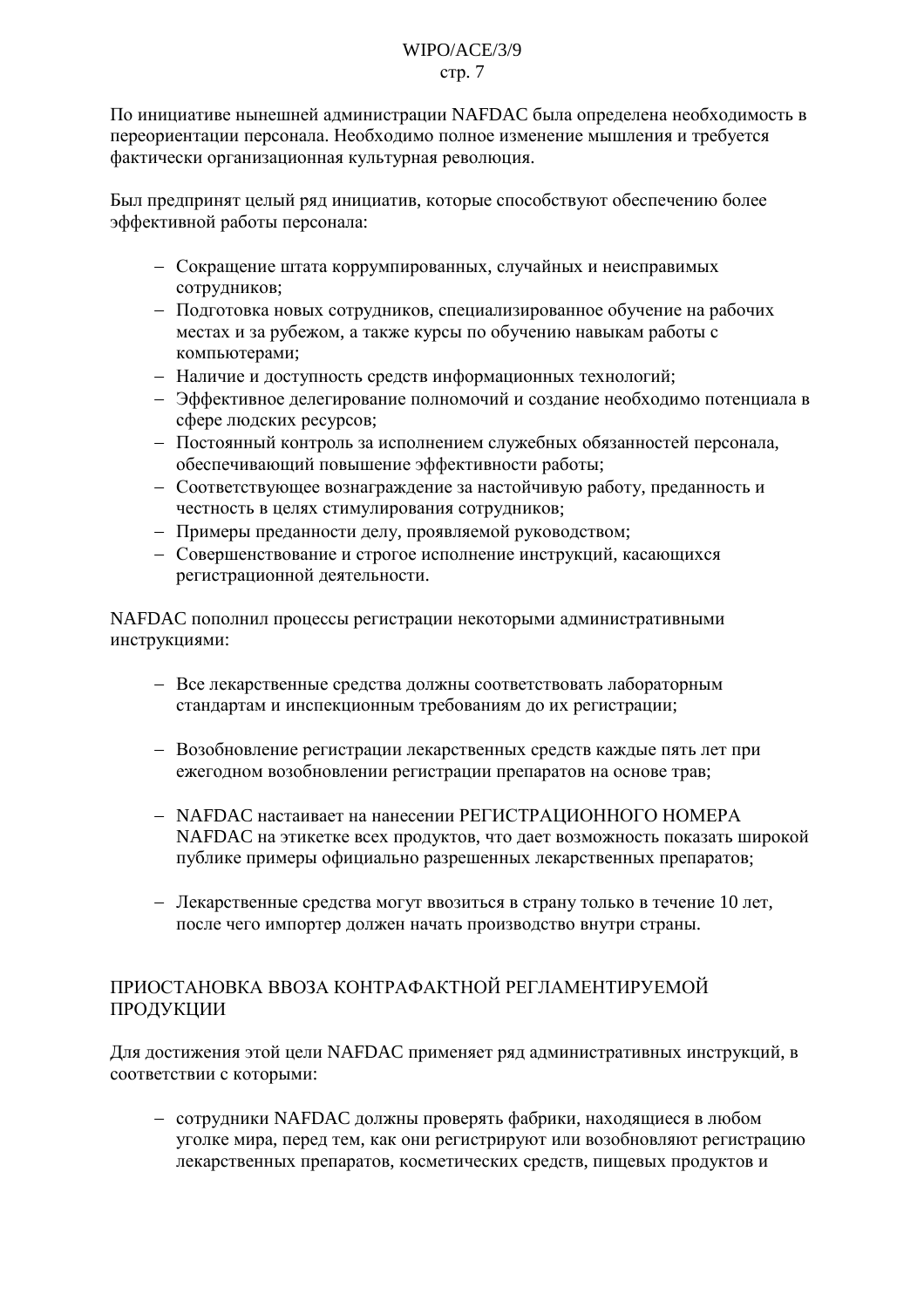### $WIPO/ACE/3/9$ стр. 8

другой регламентируемой продукции, в целях обеспечения соответствия Добропорядочной практике производства (GMP);

- NAFDAC назначило аналитиков в Индии, Китае и Египте, которые осуществляют повторную сертификацию лекарственных препаратов перед их вывозом в Нигерию;
- NAFDAC требует предоставления всеми импортерами обязательной информации до отправки груза перед тем, как их лекарственные средства прибудут в Нигерию;
- Нигерийские банки настаивают на осуществлении таможенной очистки со стороны NAFDAC до момента обработки финансовых документов, предоставляемых импортерам лекарственных средств.

# УСИЛЕНИЕ КОНТРОЛЯ ВО ВСЕХ ПОРТАХ ВВОЗА

NAFDAC укрепило два новых директората по вопросам инспекции портов и правоприменения в целях осуществления более эффективного налзора во всех портах ввоза и усиления деятельности в сфере обеспечения защиты прав.

До настоящего времени сухопутные и морские границы остаются основными путями ввоза. Значительная активизация контрольной деятельности Агентства на этих границах вынудила контрафакторов лекарствами прибегнуть к услугам авиалиний. Поэтому NAFDAC выпустило инструкцию, в соответствии с которой любой авиалайнер, перевозящий лекарства в Нигерию без получения разрешения NAFDAC, будет задержан на земле.

• «Чистка» контрафактных лекарств, выпущенных в оборот

Осушествляя юрисликцию на многих нигерийских границах. NAFDAC занимается спланированным, постоянным и устойчивым контролем на всех рынках и пунктах розничной торговли лекарствами.

Эта деятельность привела к закрытию двух крупных рынков лекарственных препаратов на срок от 3 до 6 месяцев. Для достижения значительного успеха в процессе этой чистки NAFDAC выпустила следующую административную инструкцию:

- Конфискация и последующее уничтожение лекарств, находящихся у продавцов, которые не в состоянии представить должный счет-фактуру с указанием полного имени и адреса, с тем, чтобы отследить импортеров и распространителей поддельных лекарств.

NAFDAC уведомляет широкую публику о том, что всякий раз, когда импортера невозможно отследить, хозяин помещений, используемых для хранения поддельных лекарств, будет арестован, в целях выхода на след импортера поддельных лекарств. В одном случае в Лагосе только после ареста хозяина склада стало известным имя владельца поддельных лекарств.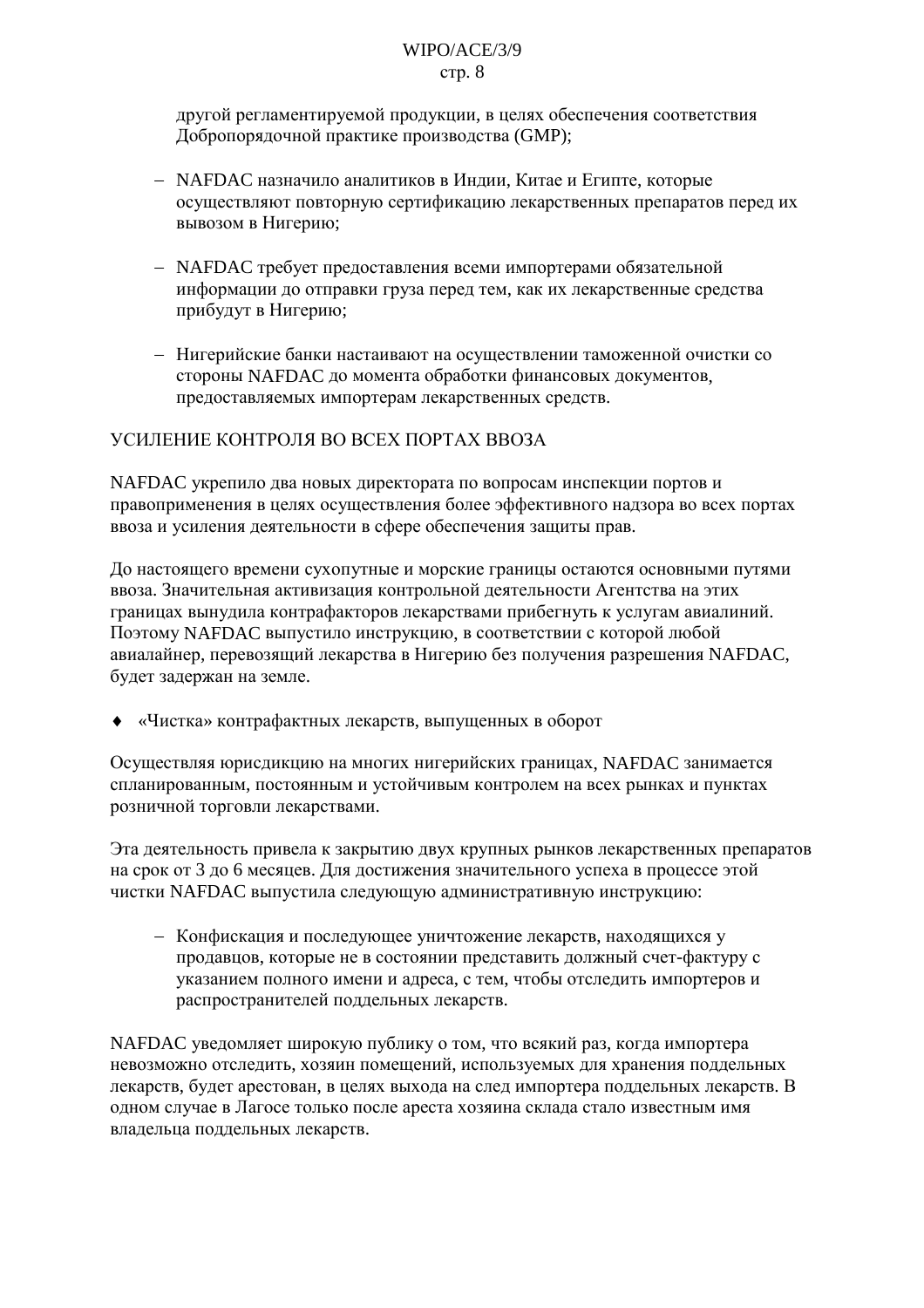### $WIPO/ACE/3/9$ стр. 9

Регулярно проводятся рейды в отношении уличных торговцев лекарствами, и их лекарства конфискуются и уничтожаются.

Агенты по продаже поддельных лекарств также отслеживаются на основании докладов от профессиональных врачей или жертв и на основании конфиденциальной информации от населения.

Осушествляется рутинный отбор проб. проверка и испытание всех лекарств. зарегистрированных NAFDAC и находящихся в обороте.

# КОНТРОЛЬ ЗА РЕГЛАМЕНТИРУЕМОЙ ПРОДУКЦИЕЙ МЕСТНЫХ ПРОИЗВОДИТЕЛЕЙ

NAFDAC регулярно инспектирует местных производителей лекарственных препаратов и другой регламентируемой продукции. В случае отступления от принятых норм выпускаются и претворяются в жизнь соответствующие директивы. Одновременно ведется судебное преследование в случаях изготовления контрафактной регламентируемой продукции.

# НЕКОТОРЫЕ ДОСТИЖЕНИЯ И УЧТЕННАЯ ПРИБЫЛЬ

- Оздоровление индустрии продуктов питания и лекарств и создание хорошо отрегулированной среды, которая спасла жизнь миллионов нигерийцев и ускорила развитие экономики за счет поощрения местных отраслей промышленности, истинных импортеров и иностранных инвесторов.
- Глубокие знания общественности в результате участия всех заинтересованных сторон в содействии процессу регламентирования продуктов питания и лекарств в Нигерии, а также международное признание того факта, что Нигерия больше не является благодатной почвой для распространения поддельных лекарств.
- Снижение уровня распространения поддельных/незарегистрированных лекарств почти на 90% от той отметки, которая была в 2001 г.
- Огромное увеличение производственных возможностей местных отраслей фармацевтической промышленности; создание за последние 5 лет 22 новых производственных предприятий.
- Возросшее доверие инвесторов к фармацевтической промышленности, о чем свидетельствует постоянное движение вперед в биржевом курсе фармацевтических компаний, отмечаемое на Нигерийской фондовой бирже.
- Снятие эмбарго на лекарства, производимые в Нигерии, другими Западно-Африканскими странами.
- Возвращение в Нигерию многих транснациональных компаний по производству лекарственных препаратов вследствие улучшенной регулятивной среды.